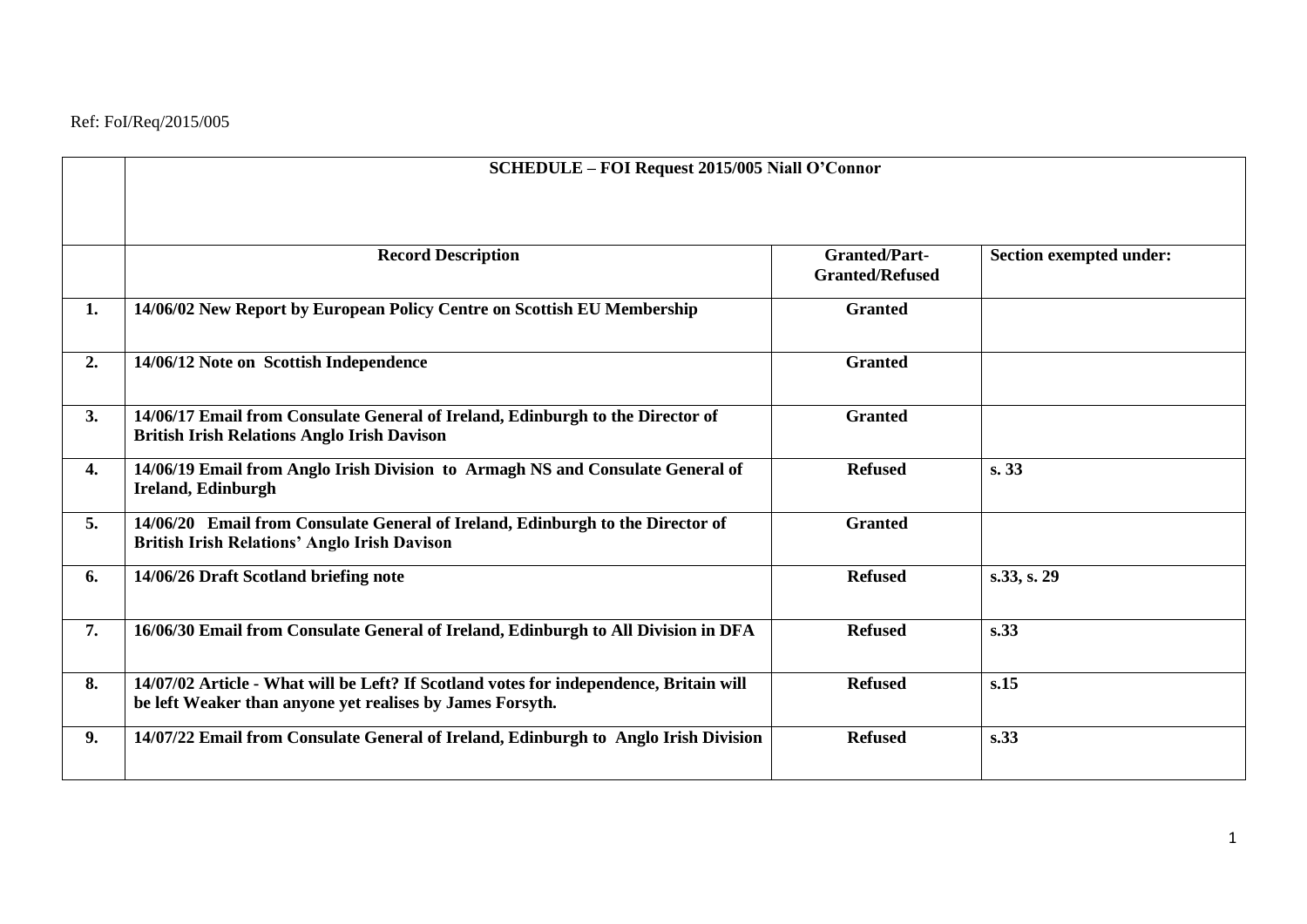| 10. | 14/07/31 Email from Consulate General of Ireland, Edinburgh to All Divisions in DFA                                                                   | <b>Refused</b> | s.33       |
|-----|-------------------------------------------------------------------------------------------------------------------------------------------------------|----------------|------------|
| 11. | 14/08/16 Email from Consulate General of Ireland, Edinburgh to All Divisions in<br><b>DFA</b>                                                         | <b>Refused</b> | s.33       |
| 12. | 14/08/12 Email from the Director of British Irish Relations Anglo Irish Division to<br>Deputy Director of British Irish Relations Anglo Irish Divison | <b>Refused</b> | s.33, s 35 |
| 13. | 14/08/15 Email from Consulate General of Ireland, Edinburgh to All Divisions in DFA                                                                   | <b>Refused</b> | s.33       |
| 14. | 14/08/26 Email from Consulate General of Ireland, Edinburgh to All Divisions in DFA                                                                   | <b>Refused</b> | s.33       |
| 15. | 14/08/26 Email from Consulate General of Ireland, Edinburgh to Taoiseach's office<br>and AI Division                                                  | <b>Granted</b> |            |
| 16. | 14/08/28 Email from Consulate General of Ireland, Edinburgh to Anglo Irish Division<br>and Embassy of Ireland London                                  | <b>Refused</b> | s.33       |
| 17. | 14/08/28 Email from Embassy of Ireland London to Consulate General of Ireland,<br><b>Edinburgh and Anglo Irish Division</b>                           | <b>Refused</b> | s.33, s 35 |
| 18. | 14/09/01 Belfast Telegraph special on Scottish independence                                                                                           | <b>Granted</b> |            |
| 19. | 14/09/02 Email from Consulate General of Ireland, Edinburgh to Anglo Irish Division<br>and Embassy of Ireland London                                  | <b>Granted</b> |            |
| 20. | 14/09/02 Email from Consulate General of Ireland, Edinburgh to Anglo Irish Division,<br>Taoiseach's office and Embassy of Ireland London              | <b>Refused</b> | s.33, s 35 |
| 21. | 14/09/03 Email from the Political Director AID TO the Director of British Irish<br><b>Relations AID</b>                                               | <b>Refused</b> | s.33, s 35 |
| 22. | 14/09/03 Brief for the Taoiseach                                                                                                                      | <b>Refused</b> | s30, s.33  |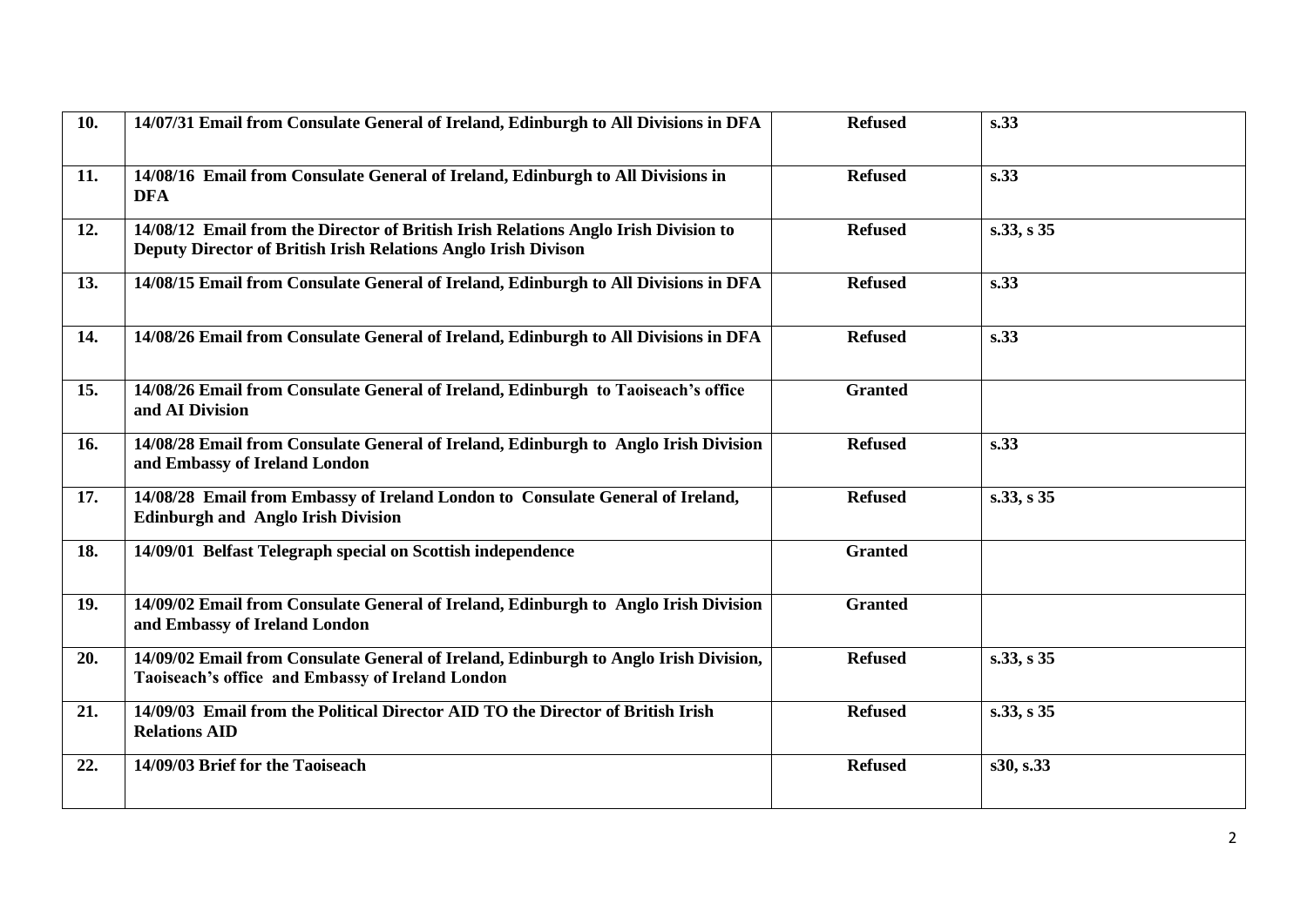| 23. | 14/09/03 Email from Consulate General of Ireland, Edinburgh to Taoiseach's office                                                                    | <b>Refused</b> | s.33       |
|-----|------------------------------------------------------------------------------------------------------------------------------------------------------|----------------|------------|
| 24. | 14/09/03 Email from Consulate General of Ireland, Edinburgh to AID and Embassy of<br><b>Ireland London.</b>                                          | <b>Refused</b> | s.33       |
| 25. | 14/09/03 Email from Consulate General of Ireland, Edinburgh to AID and Embassy of<br><b>Ireland London</b>                                           | <b>Refused</b> | s.33       |
| 26. | 14/09/04 Q&A Scottish Referendum material-Minister at Association of European                                                                        | <b>Granted</b> |            |
| 27. | 14/09/05 Email from Consulate General of Ireland, Edinburgh to AID and Embassy of<br><b>Ireland London</b>                                           | <b>Refused</b> | s.33       |
| 28. | 14/09/05 Email from Consulate General of Ireland, Edinburgh to AID and Embassy of<br><b>Ireland London</b>                                           | <b>Refused</b> | s.33       |
| 29. | 14/09/08 Email from the Director of British Irish Relations AID to Consulate General<br>of Ireland, Edinburgh and Embassy of Ireland London-Scotland | <b>Refused</b> | s.33, s.29 |
| 30. | 14/09/08 Blog article by Professor John Curtice                                                                                                      | <b>Granted</b> |            |
| 31. | 14/09/08 Email from Consulate General of Ireland, Edinburgh to Embassy of<br><b>Ireland London and AID</b>                                           | Part-granted   | s.33       |
| 32. | 14/09/09 Email from HQ Press section to AID                                                                                                          | <b>Granted</b> |            |
| 33. | 14/09/09 Email from Deputy Director of North South Economic section to AID-                                                                          | <b>Granted</b> |            |
| 34. | 14/09/09 Background Note on Scotland and the Independence Referendum                                                                                 | <b>Refused</b> | s.33, s 29 |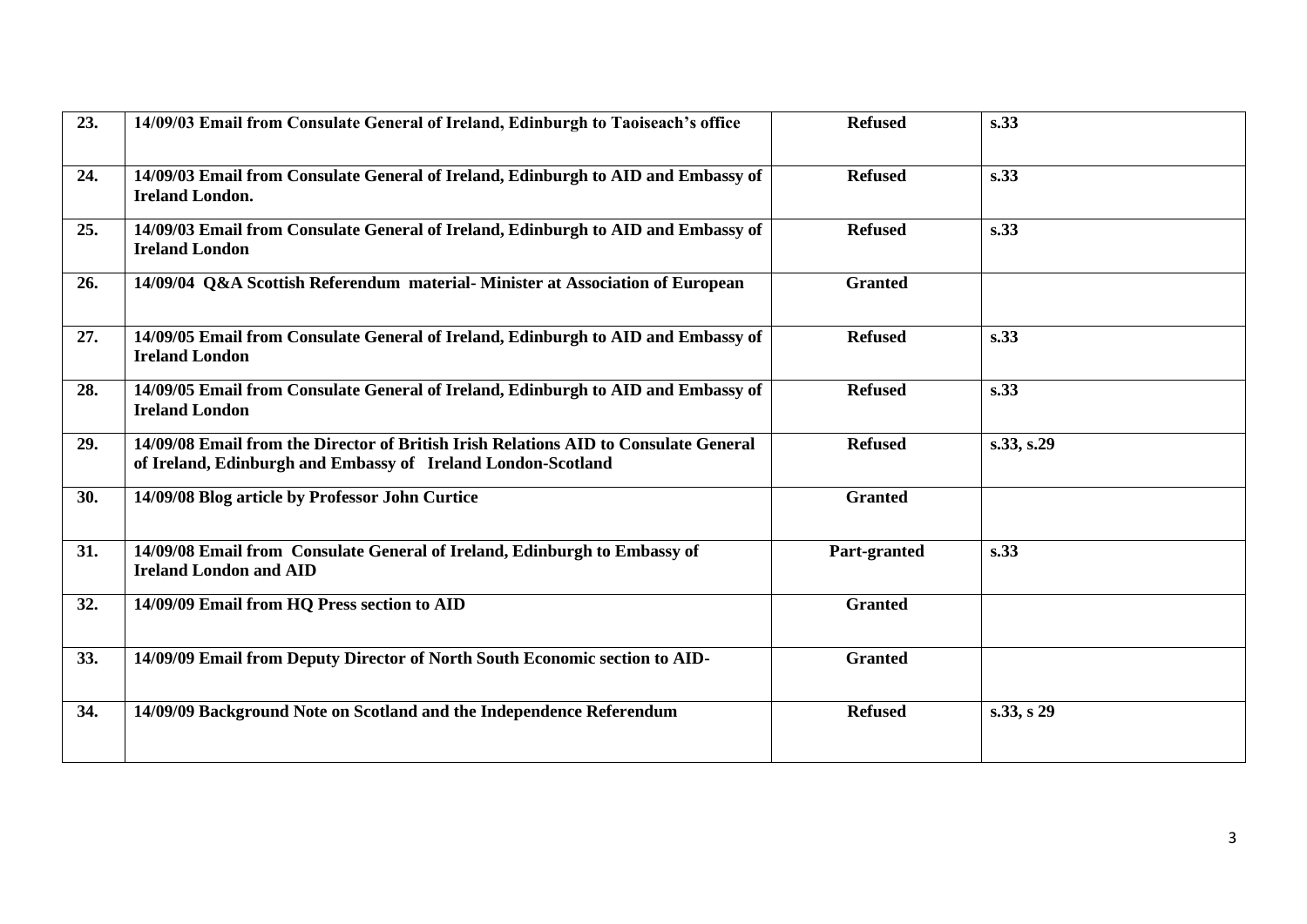| 35. | 14/09/09 Email from Embassy of Ireland London to AID and Taoiseach's office                                                           | <b>Refused</b> | s.33, s 35 |
|-----|---------------------------------------------------------------------------------------------------------------------------------------|----------------|------------|
| 36. | 14/09/09 Email from Deputy Director of British Irish Relations to DCD and the rest<br>of the British Irish Relations section          | <b>Refused</b> | s.33, s 29 |
| 37. | 14/09/10 Draft position paper on Scotland's referendum                                                                                | <b>Refused</b> | s.33, s 29 |
| 38. | 14/09/10 Email from Consulate General of Ireland, Edinburgh to Embassy of<br><b>Ireland London and AID</b>                            | <b>Granted</b> |            |
| 39. | 14/09/10 Email from Consulate General of Ireland, Edinburgh to Embassy of<br><b>Ireland London, AID and Taoiseach's office</b>        | <b>Refused</b> | s.33       |
| 40. | 14/09/10 Email from Consulate General of Ireland, Edinburgh to Embassy of<br><b>Ireland London, AID and Taoiseach's office</b>        | <b>Refused</b> | s.33, s 35 |
| 41. | 14/09/10 Email from Embassy of Ireland London to Consulate General of Ireland,<br><b>Edinburgh, Embassy of Ireland London and AID</b> | <b>Refused</b> | s.33       |
| 42. | 14/09/11 Email from Consulate General of Ireland, Edinburgh to Embassy of<br><b>Ireland London, AID and Taoiseach's office</b>        | <b>Granted</b> |            |
| 43. | 14/09/12 Email from Consulate General of Ireland, Edinburgh to Embassy of<br><b>Ireland London, AID and Taoiseach's office</b>        | <b>Refused</b> | s.33       |
| 44. | 14/09/12 Email from Consulate General of Ireland, Edinburgh to Embassy of<br><b>Ireland London, and AID</b>                           | <b>Refused</b> | s.33, s 35 |
| 45. | 14/09/15 Email from Consulate General of Ireland, Edinburgh to Embassy of<br><b>Ireland London, AID and Taoiseach's office</b>        | <b>Refused</b> | s.33       |
| 46. | 14/09/16 Email from Embassy of Ireland London to Consulate General of Ireland,<br><b>Edinburgh, Embassy of Ireland London and AID</b> | <b>Refused</b> | s.33, s 35 |
| 47. | 14/09/17 Email from Consulate General of Ireland, Edinburgh to Embassy of<br><b>Ireland London, AID and Taoiseach's office</b>        | <b>Refused</b> | s.33, s 35 |